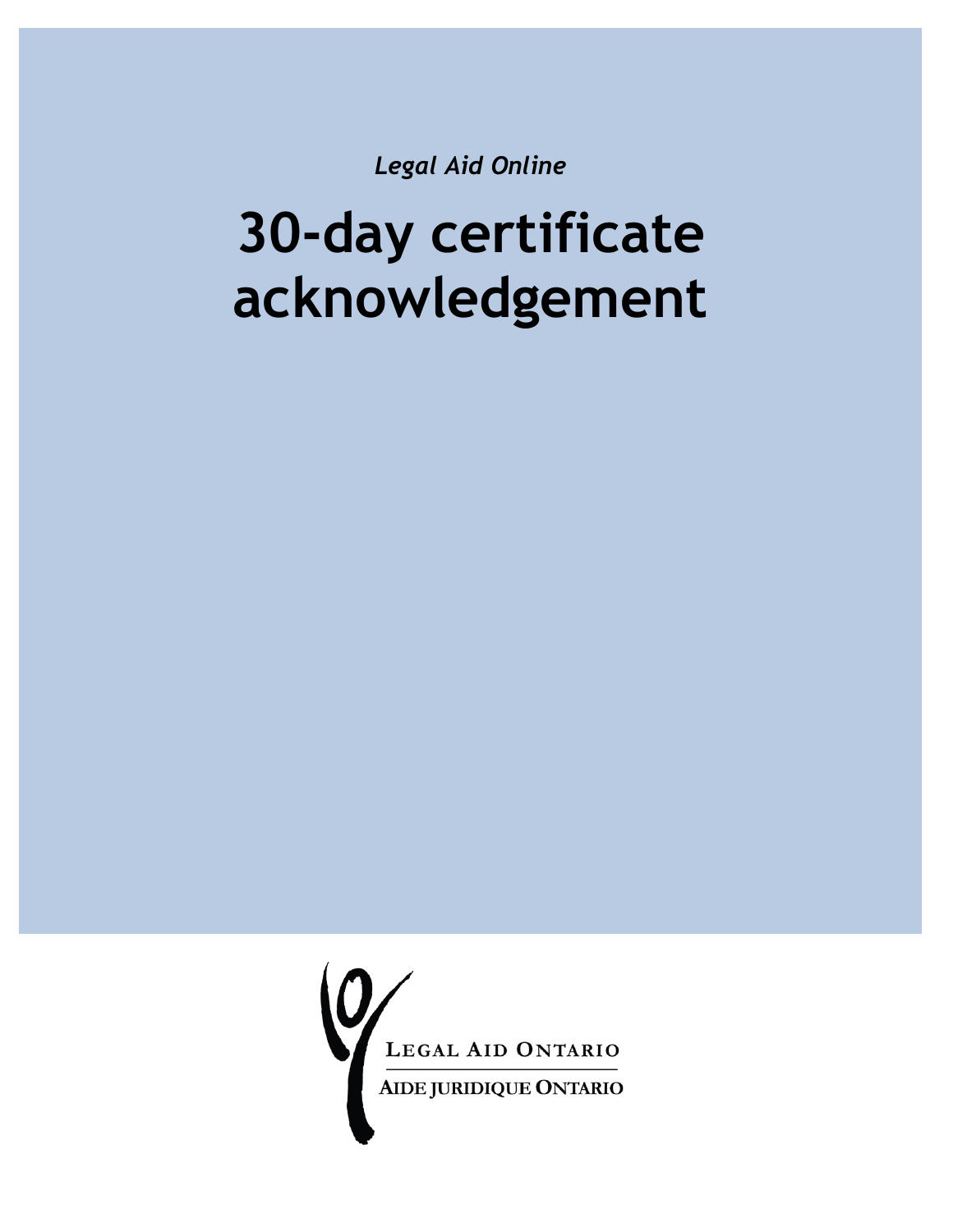| Title:     | 30-day certificate acknowledgement |
|------------|------------------------------------|
| Author:    | Legal Aid Ontario                  |
| Published: | June 2022                          |
| Updated:   | June 2022                          |

Legal Aid Ontario is introducing a new step in the acknowledgement process for all certificates created after June 11, 2022.

**Step 1:** Select the "Certificate" tab to access the certificate(s) awaiting acknowledgement.

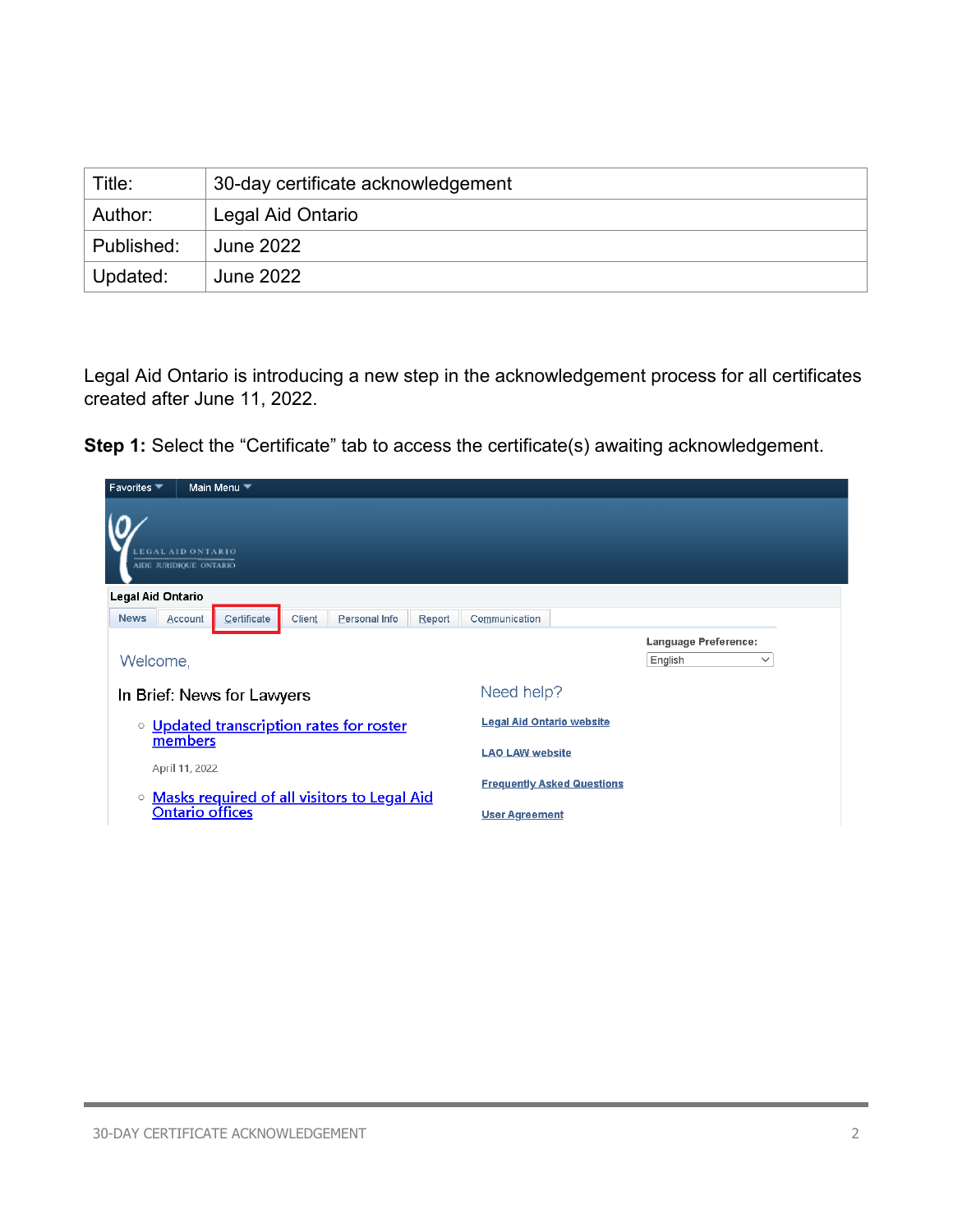

Two new icons have been introduced to flag certificate(s) that are within the 30-day acknowledgement lifecycle:

- **Alarm clock:** you have one or more certificates within Day 1 Day 20 waiting to be acknowledged
- **Exclamation mark:** you have one or more certificates within Day 21 Day 30 waiting to be acknowledged.

**Step 2:** Select the "Acknowledge a certificate" link.

|                   | EGAL AID ONTARIO          |                                                 |               |                                                              |        |                                                                                                   |                                                                                                        |
|-------------------|---------------------------|-------------------------------------------------|---------------|--------------------------------------------------------------|--------|---------------------------------------------------------------------------------------------------|--------------------------------------------------------------------------------------------------------|
|                   | AIDE JURIDIQUE ONTARIO    |                                                 |               |                                                              |        |                                                                                                   |                                                                                                        |
| Legal Aid Ontario |                           |                                                 |               |                                                              |        |                                                                                                   |                                                                                                        |
| News              | <b>Account</b>            | <b>Certificate</b>                              | <b>Client</b> | Personal Info                                                | Report | Communication                                                                                     |                                                                                                        |
|                   | Acknowledge a certificate | Online certificate acknowledgement              |               |                                                              |        |                                                                                                   |                                                                                                        |
|                   |                           | Submit certificate coverage materials           |               | materials and other materials regarding certificate coverage |        | Electronic submission for amendments/authorization requests, opinion letters, immigration/refugee |                                                                                                        |
| management        |                           |                                                 |               |                                                              |        |                                                                                                   | Electronic document submission for lawyer services and payments, audit and compliance unit and/or case |
|                   |                           | Submit materials to LSP, Audit, Case Management |               |                                                              |        |                                                                                                   |                                                                                                        |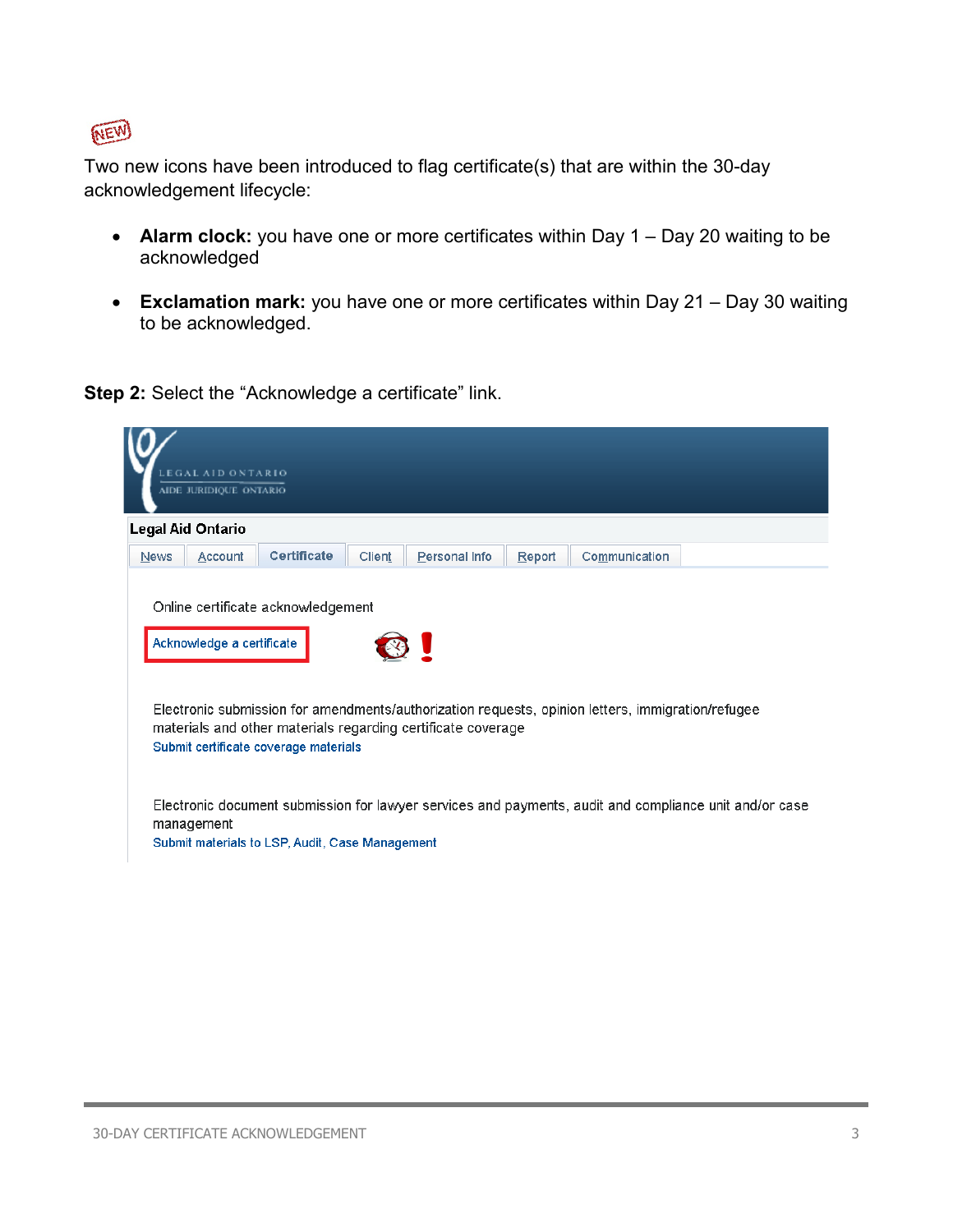**Step 3**: Select the "Certificates Awaiting to Be Acknowledged" button.

| <b>Certificate Search</b>                                 |                                     |                                                                                               |  |
|-----------------------------------------------------------|-------------------------------------|-----------------------------------------------------------------------------------------------|--|
| <b>LEGAL AID ONTARIO</b><br><b>AIDE JURIDIQUE ONTARIO</b> |                                     | May 31, 2022                                                                                  |  |
|                                                           |                                     | Please Search by Entering Information in the Fields Client Number and Certificate number.     |  |
|                                                           |                                     | In case of Simplified On Line Application, enter the Intake ID instead of Certificate number. |  |
|                                                           |                                     | <b>My Online Ack'd Certs</b>                                                                  |  |
| <b>Client Number:</b>                                     | <b>CLT</b>                          | <b>Certificates Awaiting to Be Acknowledged</b>                                               |  |
| <b>Certificate Number:</b>                                | <b>CE</b>                           |                                                                                               |  |
|                                                           | <b>Retrieve/Confirm Client Name</b> |                                                                                               |  |
| <b>Client First Name:</b>                                 |                                     | <b>Client Last Name:</b>                                                                      |  |



**Step 4**: Select the "View Certificate" link to see client and coverage information and relevant dates.

|                | <b>LEGAL AID ONTARIO</b><br>AIDE JURIDIQUE ONTARIO |                   | <b>Certificate Awaiting to be Acknowledged</b> | May 31, 2022        |                                                      |                            |  |
|----------------|----------------------------------------------------|-------------------|------------------------------------------------|---------------------|------------------------------------------------------|----------------------------|--|
|                | Solicitor ID:                                      |                   |                                                |                     |                                                      |                            |  |
|                | <b>Solicitor Name:</b>                             |                   |                                                |                     |                                                      |                            |  |
|                | <b>Certificate Waiting List</b>                    |                   |                                                | $\sqrt{2}$          | First $(4)$ 1-9 of 9 $(6)$ Last                      |                            |  |
|                | Certificate Number                                 | <b>Issue Date</b> | Area Office                                    | <b>Possible BCM</b> | Do you intend to<br>acknowledge this<br>certificate? | Certificate<br>Information |  |
| 1              | CE56                                               | 05/31/2022        | AO-46 - GTA District<br>Office                 |                     | $\checkmark$                                         | <b>View</b><br>Certificate |  |
| $\overline{2}$ | CE56                                               | 05/31/2022        | AO-46 - GTA District<br>Office                 |                     | $\checkmark$                                         | View<br>Certificate        |  |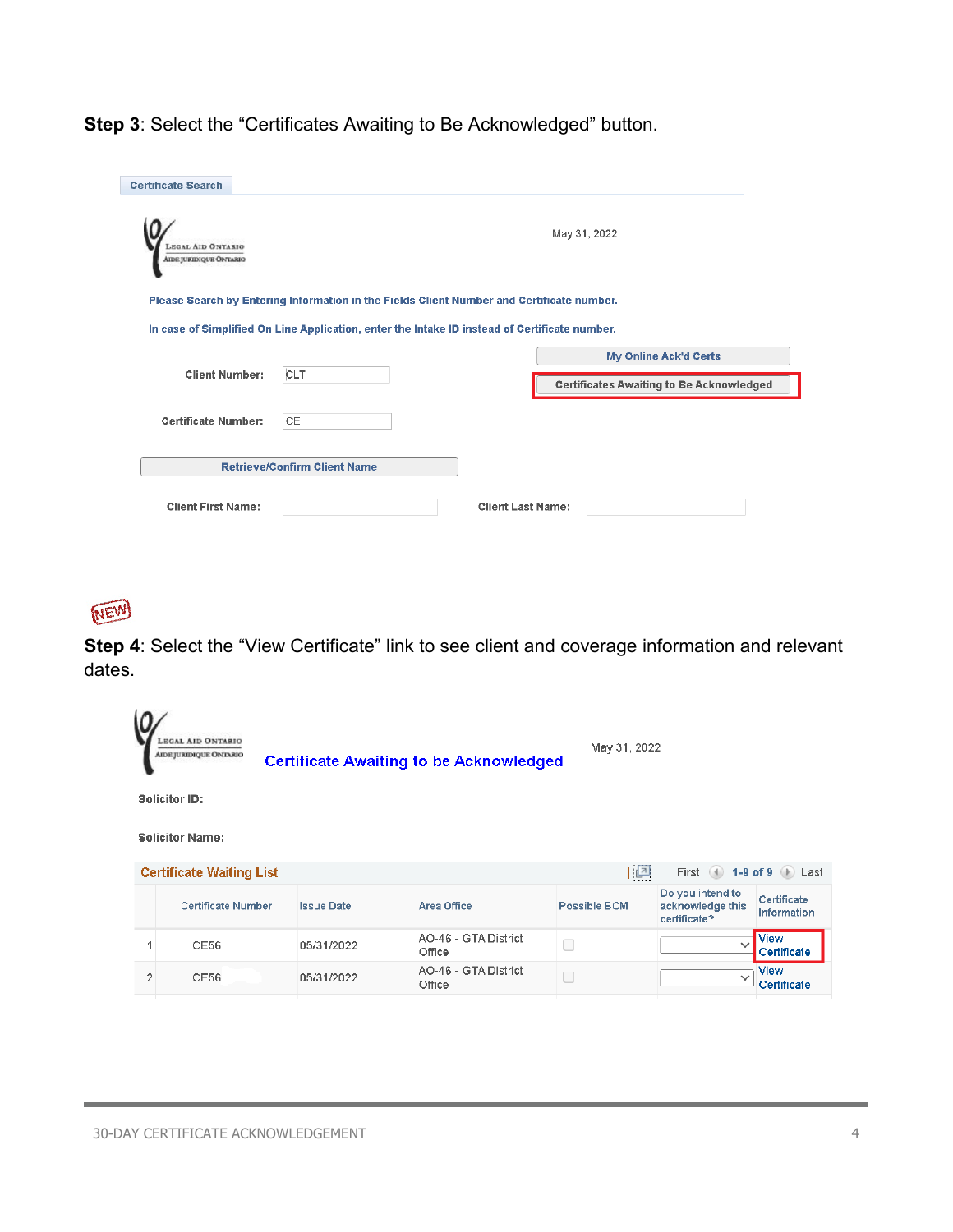

### **Step 5**: Select your intention to acknowledge the certificate.

| <b>Certificate Waiting List</b> |                   |                                      | 린            | First                                                | 4 1-9 of 9 D Last          |
|---------------------------------|-------------------|--------------------------------------|--------------|------------------------------------------------------|----------------------------|
| Certificate Number              | <b>Issue Date</b> | Area Office                          | Possible BCM | Do you intend to<br>acknowledge this<br>certificate? | Certificate<br>Information |
| CE562                           | 05/31/2022        | AO-46 - GTA District<br>Office       |              | $\checkmark$                                         | View<br>Certificate        |
| CE562                           | 05/31/2022        | AO-46 - GTA District<br>Office       |              | Yes                                                  | <b>View</b><br>Certificate |
|                                 |                   | <b>CONSTRUCTION</b><br>. .<br>$\sim$ |              | No                                                   | <b>Signal</b>              |

If "No" is selected, you will receive the following confirmation message:

| i. Your name will be removed from this certificate as lawyer of choice.                                |
|--------------------------------------------------------------------------------------------------------|
| ii. This certificate will be removed from your portal list of certificates waiting to be acknowledged. |
| iii. The client will be informed that you are not willing to acknowledge this certificate (0,0)        |

Click on "OK".

If "Yes" is selected, a message will appear, prompting you to select the corresponding certificate number to continue the acknowledgement process.

Click on "OK".

| LEGAL AID ONTARIO               |                                |                                | May 21, 2022 |                                                      |                                   |                                                                                                                            |
|---------------------------------|--------------------------------|--------------------------------|--------------|------------------------------------------------------|-----------------------------------|----------------------------------------------------------------------------------------------------------------------------|
| <b>AIDE JURIDIQUE ONTARIO</b>   | <b>Certificate Awaiting to</b> | Message                        |              |                                                      |                                   |                                                                                                                            |
| Solicitor ID:                   | <b>COLL</b>                    |                                |              |                                                      |                                   | You have indicated that you intend to acknowledge this certificate. Please click on the certificate number to continue the |
| <b>Solicitor Name:</b>          |                                | acknowledgement process. (0,0) |              |                                                      |                                   |                                                                                                                            |
| <b>Certificate Waiting List</b> |                                | OK                             |              |                                                      |                                   |                                                                                                                            |
| Certificate Number              | <b>Issue Date</b>              | Area Office                    | Possible BCM | Do you intend to<br>acknowledge this<br>certificate? | Certificate<br><b>Information</b> |                                                                                                                            |
| CE5627.757                      | 05/31/2022                     | AO-46 - GTA District<br>Office | $\Box$       | Yes<br>$\checkmark$                                  | View<br>Certificate               |                                                                                                                            |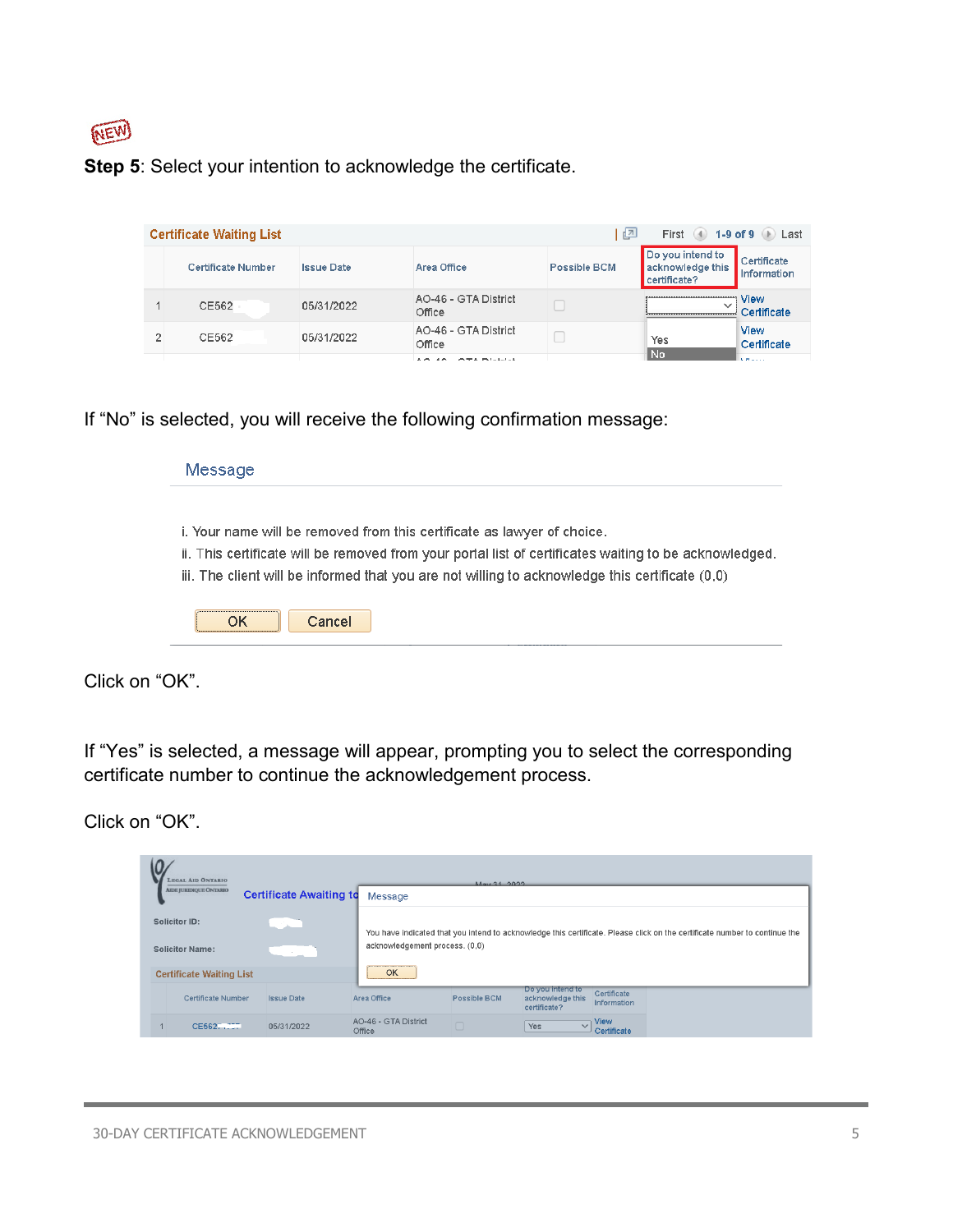**Step 6:** In the original acknowledgement process:

- a) Select the "Retrieve/Confirm Client Name" button.
- b) Click on "Next".

| <b>LEGAL AID ONTARIO</b><br>Апи: угаширет: Окталио |                                                                                               | May 31, 2022                             |
|----------------------------------------------------|-----------------------------------------------------------------------------------------------|------------------------------------------|
|                                                    | Please Search by Entering Information in the Fields Client Number and Certificate number.     |                                          |
|                                                    | In case of Simplified On Line Application, enter the Intake ID instead of Certificate number. |                                          |
|                                                    |                                                                                               | My Online Ack'd Certs                    |
| <b>Client Number:</b>                              | CLT511                                                                                        | Certificates Awaiting to Be Acknowledged |
| Certificate Number:                                | CE562                                                                                         |                                          |
|                                                    | <b>Retrieve/Confirm Client Name</b><br>a)                                                     |                                          |
| <b>Client First Name:</b>                          | John                                                                                          | <b>Client Last Name:</b><br>Test         |
|                                                    |                                                                                               |                                          |
|                                                    |                                                                                               |                                          |
| Next                                               | Clear<br>b)                                                                                   | Return/Retour                            |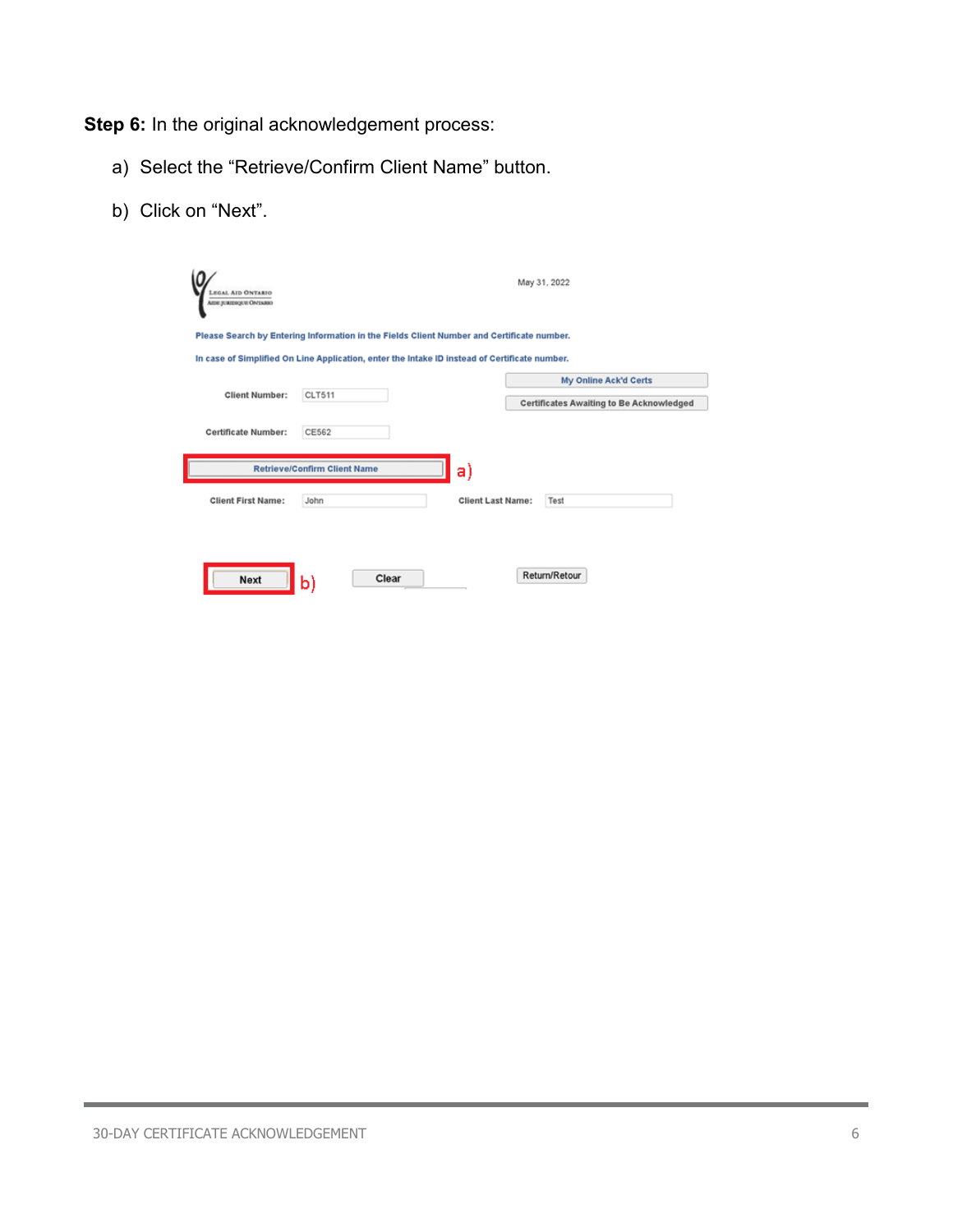### **Step 7:** Complete the required declaration questions and select "Submit".

I acknowledge that I have been retained by the client to provide legal aid services authorized by this certificate. I undertake to perform the legal aid services in accordance with the conditions listed on this certificate, and in accordance with the Legal Aid Services Act, 2020, the Rules, and LAO's Policies and Procedures.

If you do not acknowledge the certificate online or through the regular mail within 90 days of the issue date, the certificate will be deemed to have expired.

### **Declaration**

|                                                                                                                                                                                                                                                                                                                         |            |                          | $\cup$ Yes/Oui                       | No/Non                                                 |
|-------------------------------------------------------------------------------------------------------------------------------------------------------------------------------------------------------------------------------------------------------------------------------------------------------------------------|------------|--------------------------|--------------------------------------|--------------------------------------------------------|
| Were you or any associate or agent retained by the client<br>or other third party to perform services for the client with<br>respect to the same or any related or ancillary matter<br>before or after the effective date of the certificate? If yes,<br>enter the amount of the retainer in \$. Enter '0' if pro bono. |            |                          | <b>Retainer Amount</b>               |                                                        |
| Conflict check:                                                                                                                                                                                                                                                                                                         |            |                          |                                      |                                                        |
|                                                                                                                                                                                                                                                                                                                         |            |                          |                                      |                                                        |
| I declare that I have performed a conflict check and have not identified an actual or<br>potential <b>conflict of interest</b> > that would prevent acknowledgement of a Legal Aid<br>Certificate or representation.                                                                                                    |            |                          |                                      |                                                        |
| I will advise LAO of any actual or potential <b>conflict of interest</b> (2) which may arise<br>that would prevent me from continuing to act on this Legal Aid Certificate.                                                                                                                                             |            |                          |                                      | П                                                      |
| For the Co-representation of legally-aided and privately-paying clients:                                                                                                                                                                                                                                                |            |                          |                                      |                                                        |
| I will be co-representing a privately retained client in the authorized proceedings.                                                                                                                                                                                                                                    |            |                          |                                      | $\circlearrowright$ Yes/Oui $\circlearrowright$ No/Non |
|                                                                                                                                                                                                                                                                                                                         |            |                          | Area Director at GTA District Office |                                                        |
|                                                                                                                                                                                                                                                                                                                         |            |                          | 20 Dundas St. West, Suite 201        |                                                        |
|                                                                                                                                                                                                                                                                                                                         |            |                          | Toronto, ON, M5G 2H1                 |                                                        |
|                                                                                                                                                                                                                                                                                                                         |            |                          | Telephone: 1-800-668-8258            |                                                        |
|                                                                                                                                                                                                                                                                                                                         |            | Fax:                     | 416-598-0558                         |                                                        |
|                                                                                                                                                                                                                                                                                                                         |            | TTY:                     |                                      | Use Bell's Relay Service at 1-800-855-0511             |
| <b>Acknowledgement Date:</b>                                                                                                                                                                                                                                                                                            | 05/31/2022 | <b>Solicitor Number:</b> |                                      |                                                        |
|                                                                                                                                                                                                                                                                                                                         |            |                          |                                      |                                                        |
|                                                                                                                                                                                                                                                                                                                         |            | <b>Solicitor Name:</b>   |                                      |                                                        |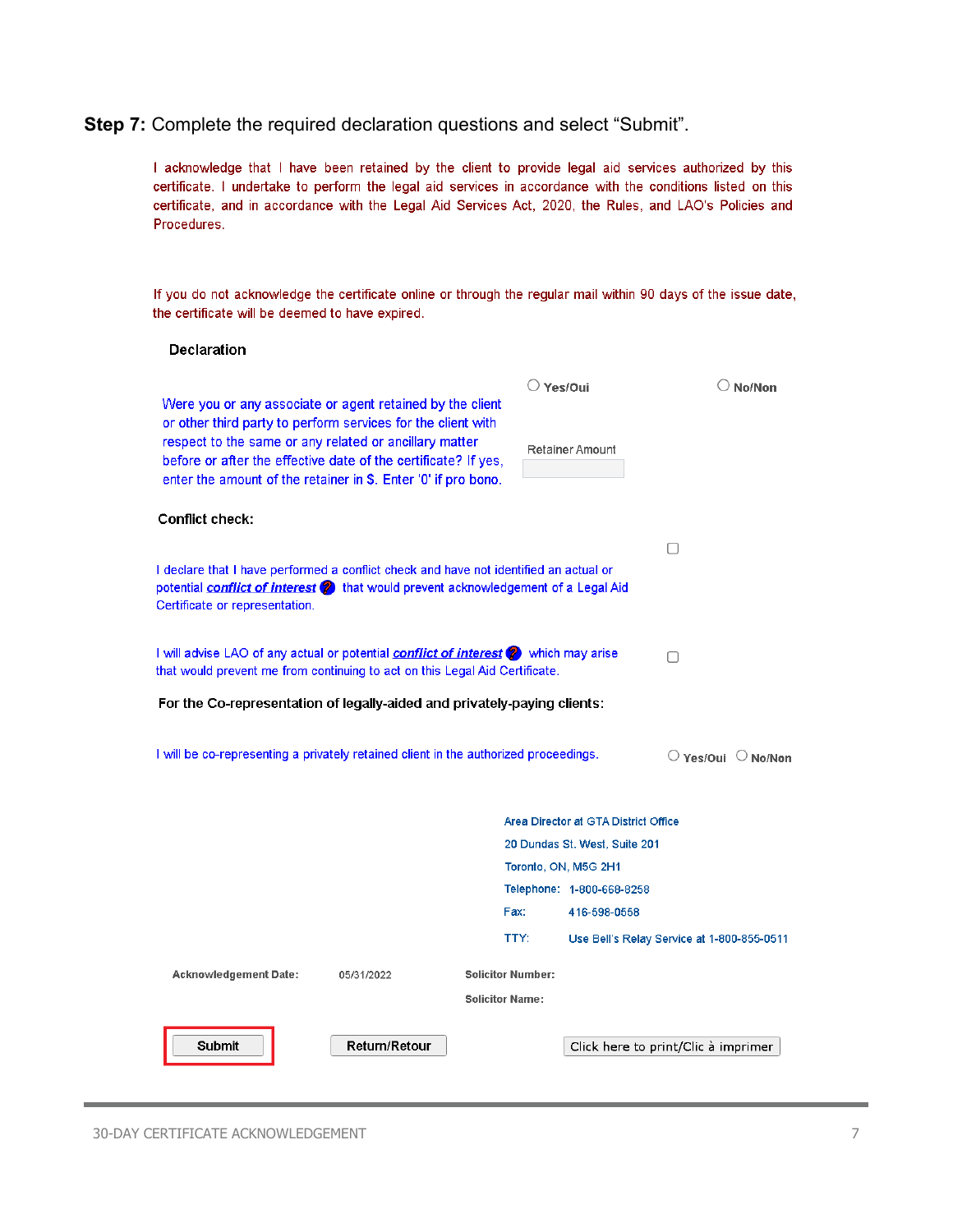## **To Review Your Notices:**

**Step 1: Select the "Communication" tab:** 

|             | LEGAL AID ONTARIO<br>AIDE JURIDIQUE ONTARIO<br><b>Legal Aid Ontario</b> |                            |        |                                          |        |                                  |                                                        |
|-------------|-------------------------------------------------------------------------|----------------------------|--------|------------------------------------------|--------|----------------------------------|--------------------------------------------------------|
| <b>News</b> | Account                                                                 | Certificate                | Client | Personal Info                            | Report | Communication                    |                                                        |
| Welcome,    |                                                                         |                            |        |                                          |        |                                  | <b>Language Preference:</b><br>English<br>$\checkmark$ |
|             |                                                                         | In Brief: News for Lawyers |        |                                          |        | Need help?                       |                                                        |
|             |                                                                         |                            |        | o Updated transcription rates for roster |        | <b>Legal Aid Ontario website</b> |                                                        |
|             | members<br>April 11, 2022                                               |                            |        |                                          |        | <b>LAO LAW website</b>           |                                                        |
|             |                                                                         |                            |        |                                          |        |                                  |                                                        |

**Step 2:** Select the "View mail and correspondence" link (the highlighted envelopes indicate unread notices waiting):

|             | Legal Aid Ontario                                                                                                    |                                                                                             |        |               |        |                      |                                                                                                             |  |  |  |  |  |
|-------------|----------------------------------------------------------------------------------------------------------------------|---------------------------------------------------------------------------------------------|--------|---------------|--------|----------------------|-------------------------------------------------------------------------------------------------------------|--|--|--|--|--|
| <b>News</b> | Account                                                                                                              | Certificate                                                                                 | Client | Personal Info | Report | <b>Communication</b> |                                                                                                             |  |  |  |  |  |
|             | Mail and Correspondence<br>View mail and correspondence                                                              |                                                                                             |        |               |        |                      |                                                                                                             |  |  |  |  |  |
|             | Electronic document submission for lawyer services and payments, audit and compliance unit and/or case<br>management |                                                                                             |        |               |        |                      |                                                                                                             |  |  |  |  |  |
|             | Submit materials to LSP, Audit, Case Management                                                                      |                                                                                             |        |               |        |                      |                                                                                                             |  |  |  |  |  |
| LAOIFax     |                                                                                                                      |                                                                                             |        |               |        |                      |                                                                                                             |  |  |  |  |  |
|             |                                                                                                                      | and other materials regarding certificate coverage<br>Submit certificate coverage materials |        |               |        |                      | Electronic submission for amendments/authorization requests, opinion letters, immigration/refugee materials |  |  |  |  |  |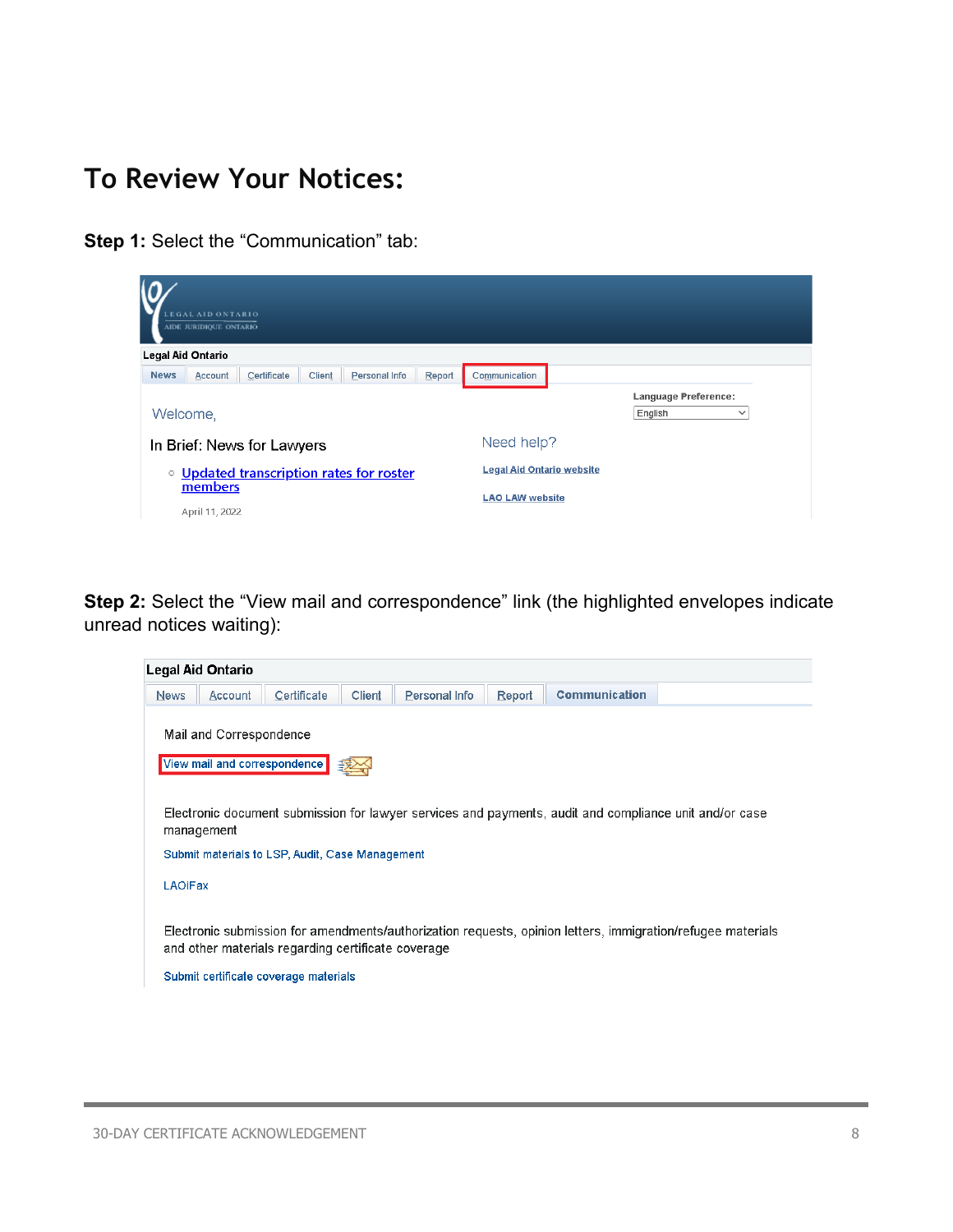**Step 3:** Select the "Certificate Notice" link from the LAO Messaging System page:

### LAO Messaging System/Système de messagerie d'AJO

**June 10, 2022** 

Un-Read Messages Summary/Sommaire des messages non lus



**Step 4:** Select the unread 21-Day reminder notice:

|   |                |     |   |         | Personalize   Find   View 100                                                                                                                      | First $(4)$ 1-6      | Last           |
|---|----------------|-----|---|---------|----------------------------------------------------------------------------------------------------------------------------------------------------|----------------------|----------------|
|   | Delete/Effacer |     |   | From/DE | <b>Subject/Objet</b>                                                                                                                               | Received/Recu        | <b>Read/Lu</b> |
|   |                | & / |   | AO-46   | - Notice - Certificate waiting to be<br>CE562<br>Acknowledged / CE562 - Avis - Certificat en<br>attente d'accusé de réception                      | 06/06/2022 8:01:58PM | $\sqrt{2}$     |
|   | $\Box$         |     | M | AO-46   | CE562 - Notice - Certificate waiting to be<br>- Avis - Certificat en attente 06/03/2022 8:14:40PM<br>Acknowledged / CE562<br>d'accusé de réception |                      | Ar             |
| 3 |                |     |   | AO-46   | - Notice - Acknowledgement Period Expired /<br><b>CE562</b><br>- Avis - Période d'accusé de réception<br><b>CE562</b><br>expirée                   | 06/03/2022 8:14:31PM |                |

Scroll to the lower part of the page to display the notice: